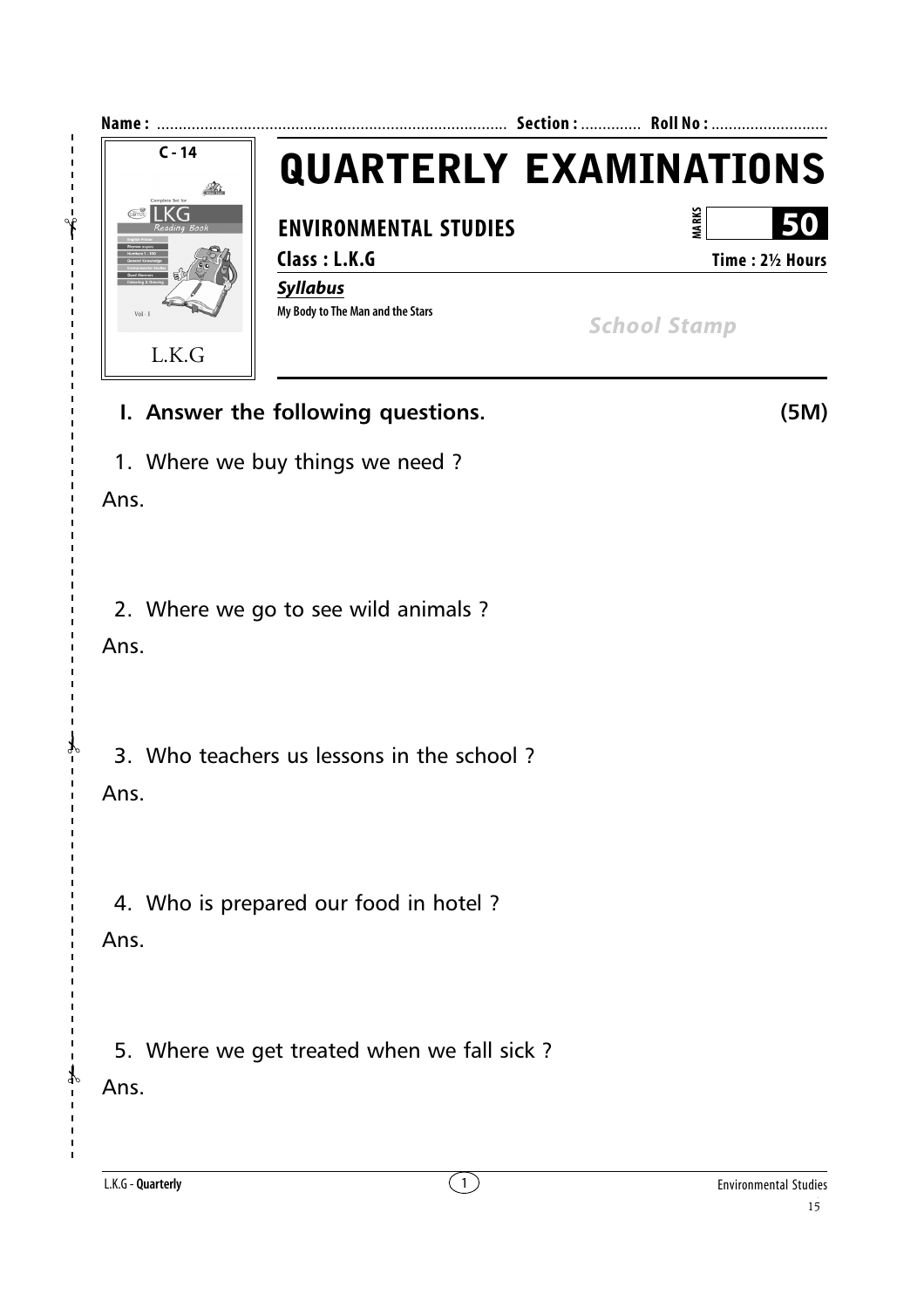**II. Look at these pictures on the left and match them to the correct organ. (5M)**



**III. Which object do we use to keep clean ? Match them to pictures.**

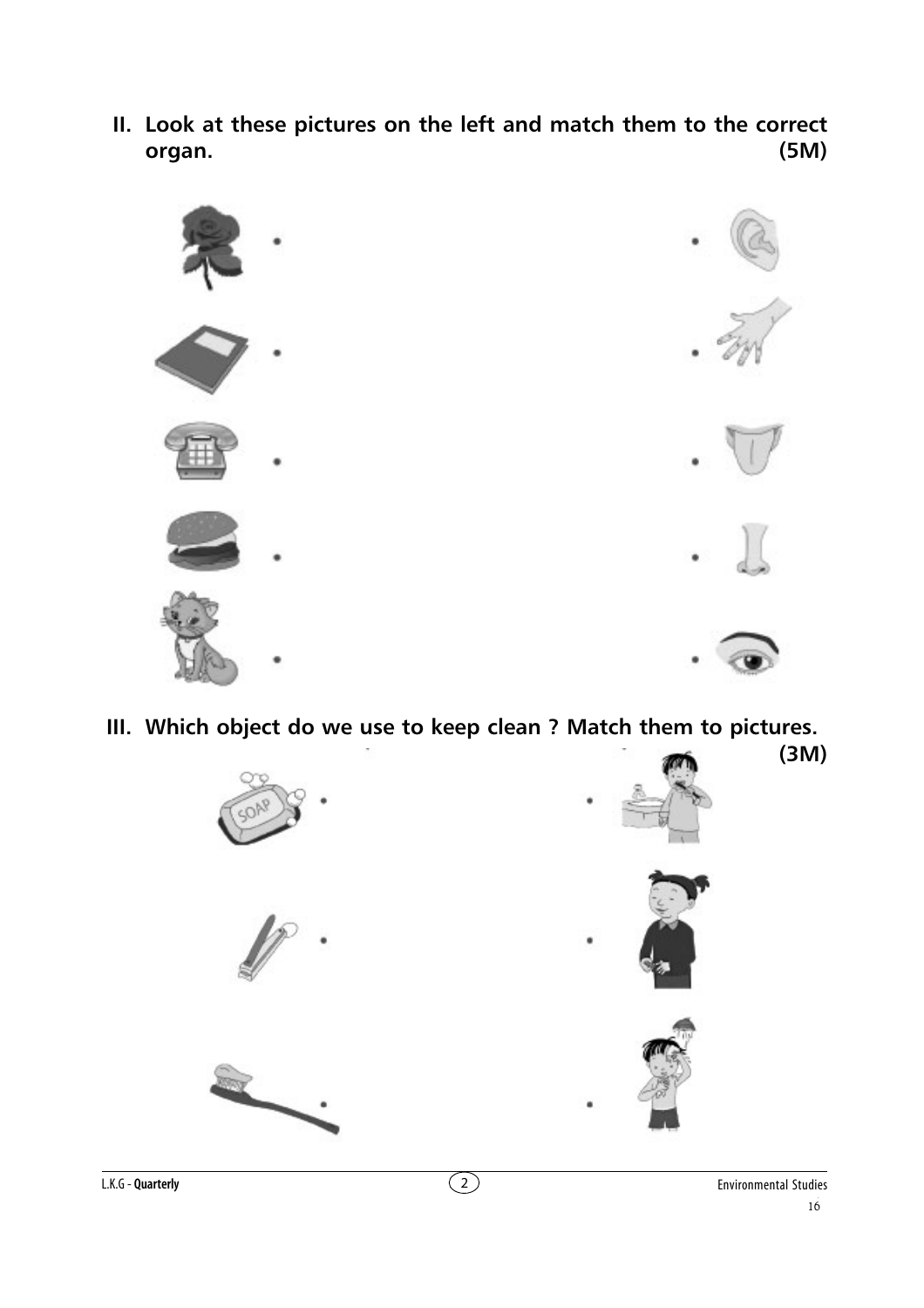IV. Write the missing letters.  $(10M)$ 4. g \_\_ rd\_\_ n\_\_r 5. S \_\_ n 6. W T R 9. m un a ns 10. f ow rs V. Write mis-spelt words.  $(10M)$ <u>and a strong product</u> **10. Snu**  $(10M)$ 

IV. Identify the parts.